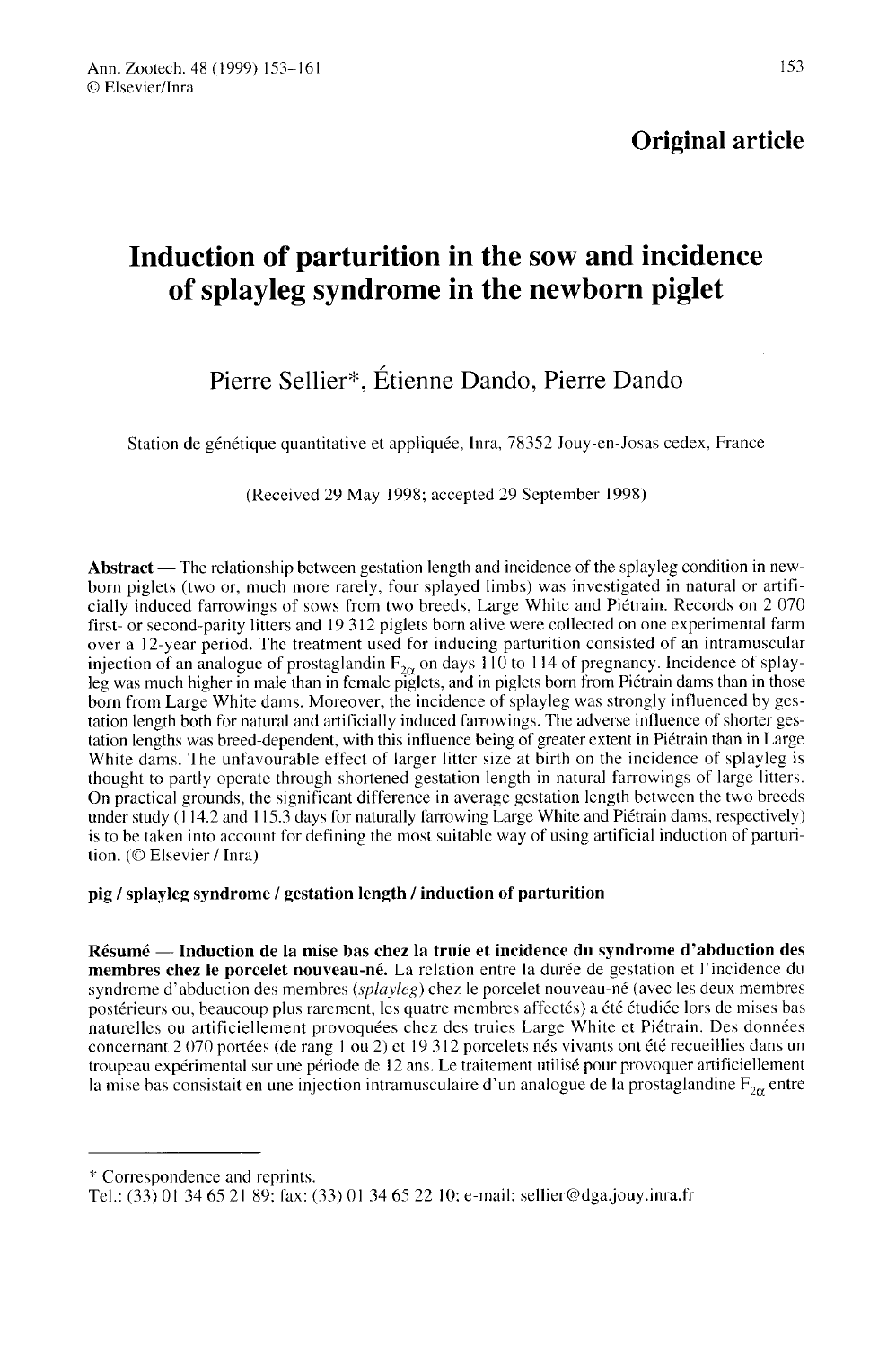154  $\blacksquare$ <br>le 110<sup>e</sup> et le 114<sup>e</sup> jour de gestation. La fréquence d'apparition du syndrome *splayleg* a été nettement plus élevée chez les porcelets mâles que chez les porcelets femelles et chez les porcelets nés de mères Piétrain que chez les porcelets nés de mères Large White. Par ailleurs, l'incidence du syndrome splayleg a été fortement influencée par la durée de gestation tant pour les mises bas naturelles que pour les mises bas provoquées. L'ampleur de l'effet défavorable des durées de gestation plus courtes a été fonction de la race de la mère, avec un effet plus marqué chez les mères Piétrain que chez les mères Large White. Quant à l'effet défavorable des tailles de portée à la naissance plus élevées sur l'incidence du syndrome splayleg, on peut supposer qu'il est dû en partie au raccourcissement de la durée de gestation dans le cas des mises bas naturelles de portées de grande taille. Sur le plan pratique, la différence significative de durée moyenne de gestation entre les deux races étudiées ici (respecti vement 114,2 et 115,3 jours pour les mères Large White et Piétrain mettant bas naturellement) est à prendre en compte pour définir le meilleur protocole d'utilisation de l'induction artificielle de la parturition chez la truie. (© Elsevier / Inra)

porc / syndrome d'abduction des membres / durée de gestation / mise bas provoquée

#### 1. INTRODUCTION

For the last two decades, the use of prostaglandin  $F_{2\alpha}$  analogues during late pregnancy for induction of parturition (e.g. [2, 9, 11 ]) has become a prominent feature of practical management of neonates in the pig industry. This technique makes it possible to obtain synchronized farrowings within normal daytime working hours, and greatly facilitates the supervision of the delivery process and the effective care of newborn piglets. On the other hand, the occurrence of congenital or very early onset splayleg syn-<br>drome, first described by Gilbert et al. [14] as myofibrillar hypoplasia, is known to depend upon several genetic, nutritional or environmental factors as reviewed by Ward [36, 37]. This clinical condition characteristically consists of postural collapse with a failure of adduction of hind and, more rarely, fore limbs. The functional ability to suck and to avoid accidental overlaying by the sow is severely limited, resulting in a mortality rate of the order of 50 % in affected piglets [36]. Splayleg can be a major cause of preweaning mortality of piglets in some herds and/or at certain periods [7, 22, 32]. Incidence of splayleg has been shown to be higher for gestations of shorter length. The gestation length for splayleg-affected litters was significantly shorter  $(113.6 \text{ vs. } 114.5 \text{ days})$  than that for

non-affected contemporary litters in the study of Sellier and Ollivier [26], and the corresponding difference was of 0.4 days in the study of van der Heyde et al. [32]. This finding supports the earlier suggestion that a developmental disorder of the neuromuscular system caused by 'physiological immaturity' is implied in the aetiology of the splayleg abnormality [37j. On this basis, the artificial control of the time of farrowing which leads to a shortened gestation compared to natural farrowing might therefore favour the occurrence of splayleg in the newborn piglet.

The aim of this article is to report some results dealing with the relationship of gestation length with incidence of splayleg in natural or artificially induced farrowings of sows from two breeds (Large White and Piétrain).

### 2. MATERIALS AND METHODS

#### 2.1. Animals and management

Records collected over a 12-year period on an Inra experimental farm (Bourges-Avord, Cher, France) were available on a total of 2 070 first- or second-parity litters from Large White and Piétrain dams. The Large White sows were from either the control (LWC) or the selected line (LWS) involved in a long-term selection exper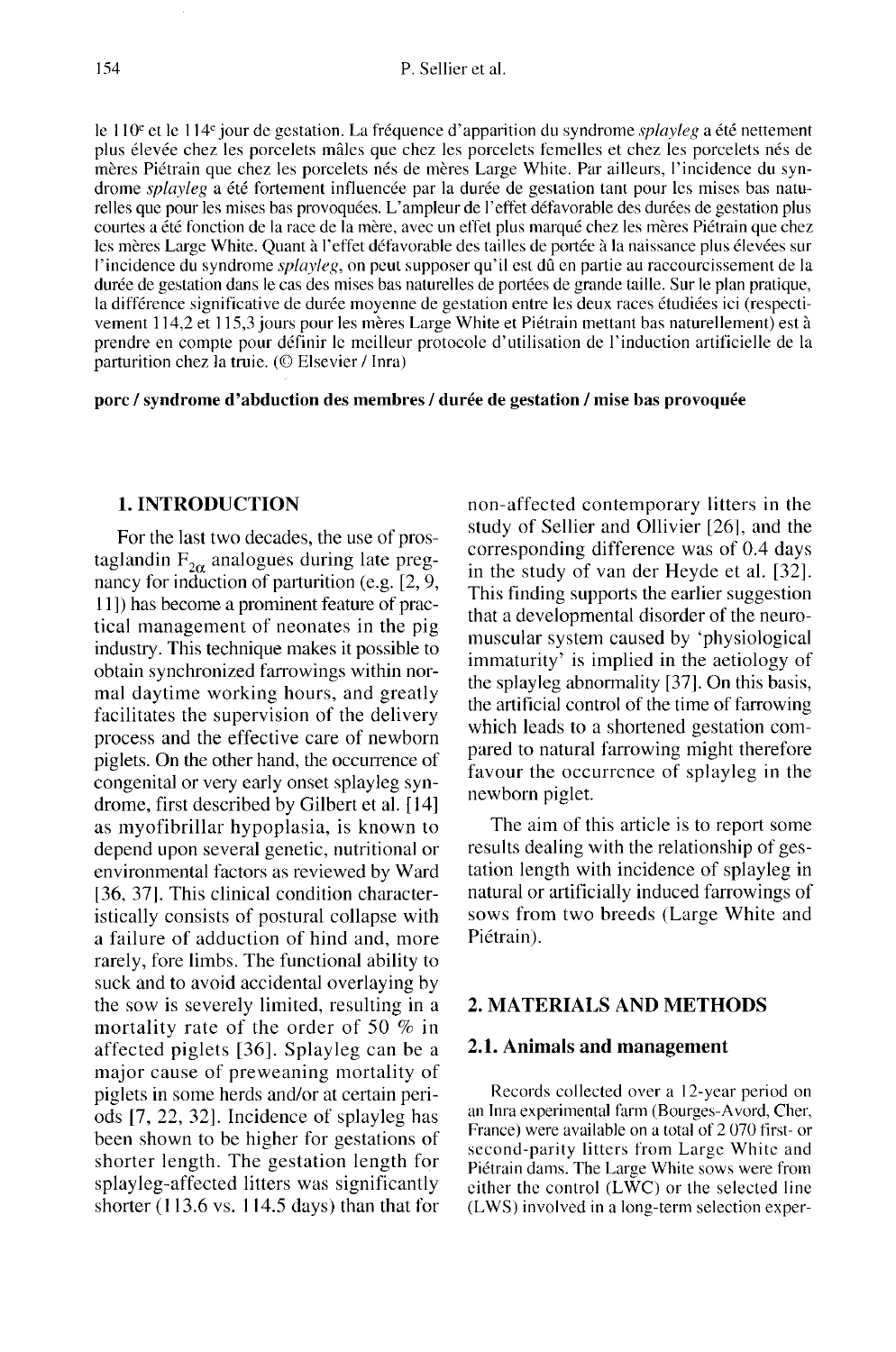iment for increased litter size [8]. The Piétrain sows were from two closed lines (PA and PB) which were contemporaneously subjected to two different selection regimes for seven generations [25, 27]. The Large White sows were mated to Large White and Piétrain boars for producing their first- and second-parity litters, respectively. All litters from Piétrain gilts and sows were purebred litters. The numbers of litters were 142, 118, 702, 558, 330 and 220 for LWC x LWC, PA or  $PB \times LWC$ , LWS, PA or PB  $\times LWS$ , PA  $\times PA$ and  $PB \times PB$  line combinations, respectively. The corresponding numbers of piglets born alive were 1 310, 1 119, 6 775, 5 705, 2 670 and 1 733, respectively.

During pregnancy, breeding females were housed indoor and tethered in stalls, and received 2.5-2.7 kg of commercial feed per day. They were moved into farrowing facilities at least 3 days before they were expected to farrow. Parturition, either natural or artificially induced (see later), took place in individual farrowing pens. Numbers of fully formed piglets at farrowing (born alive and stillborn) were recorded. Dams were fed ad libitum over the whole lactation period. Piglets received iron injection at 3 or 4 days of age. Creep feed was made available to piglets at about l0 days of age. Male piglets were kept entire in first-parity replacement litters whereas they were castrated at about 3 weeks of age in second-parity litters. Piglets were weaned during their 6'h week of life, i.e. on average at 38 days of age, and preweaning survival rates were recorded.

#### 2.2. Type of farrowing

As indicated in *table I*, there were three successive periods of time regarding the type of farrowing (natural or induced). In the earlier period,

covering 4 years, 624 litters were all issued from natural farrowings. In the following period (2 years), 462 litters were issued from either natural or artificially induced farrowings. The treatment used for inducing parturition consisted of a single intramuscular injection of  $150 \mu$ g of a synthetic analogue of prostaglandin  $F_{2\alpha}$  (cloprostenol, compound ICI no. 80996) made in the neck region at 07.30 a.m., so that parturition mostly occurs within the working hours on the following day (the average time from injection of cloprostenol to delivery of the first piglet was 27 h). In the latter period (6 years), artificial induction of parturition was routinely practised for 984 litters. About two-thirds of the artificially induced farrowings resulted from injection of cloprostenol at the  $111<sup>th</sup>$  or  $112<sup>th</sup>$  day of gestation (*table I*).

#### 2.3. Assessment of splayleg

All the piglets born alive  $(n = 19312)$  were ear-notched and individually examined for occurrence of splayleg on the day of farrowing and on the day after. The most frequent form of this abnormality consisted of the sideward and forward splaying of the hind limbs. A more severe form of the abnormality, with the four limbs splayed, occurred in about 15  $%$  of the affected piglets. These two forms of the splayleg condition were pooled together in the present study.

#### 2.4. Statistical analysis

For analyzing the traits expressed as proportions (percentage of splaylegged piglets among piglets born alive, stillbirth rate and survival rate from birth to weaning), the angular transformation as well as the corrections suggested by

**Table I.** Distribution of litters (with numbers of piglets recorded in parentheses) per period of time and farrowing type.

|                                                                  | Period of time <sup>1</sup> |             |                         |                            |  |
|------------------------------------------------------------------|-----------------------------|-------------|-------------------------|----------------------------|--|
| Farrowing type                                                   | $(n=4)$                     | $(n = 2)$   | $(n=6)$                 | Total                      |  |
| Natural farrowing<br>Artificially induced farrowing <sup>2</sup> | 624 (5 578)                 | 253 (2 269) | 209 (1 772) 984 (9 693) | 877 (7 847)<br>1193(11465) |  |

<sup>1</sup> n: number of years of data collection; <sup>2</sup> numbers of litters obtained by cloprostenol treatment at the 110<sup>th</sup>, 111<sup>th</sup>,  $112<sup>th</sup>$ ,  $113<sup>th</sup>$  and  $114<sup>th</sup>$  day of gestation were 164, 350, 465, 184 and 30, respectively.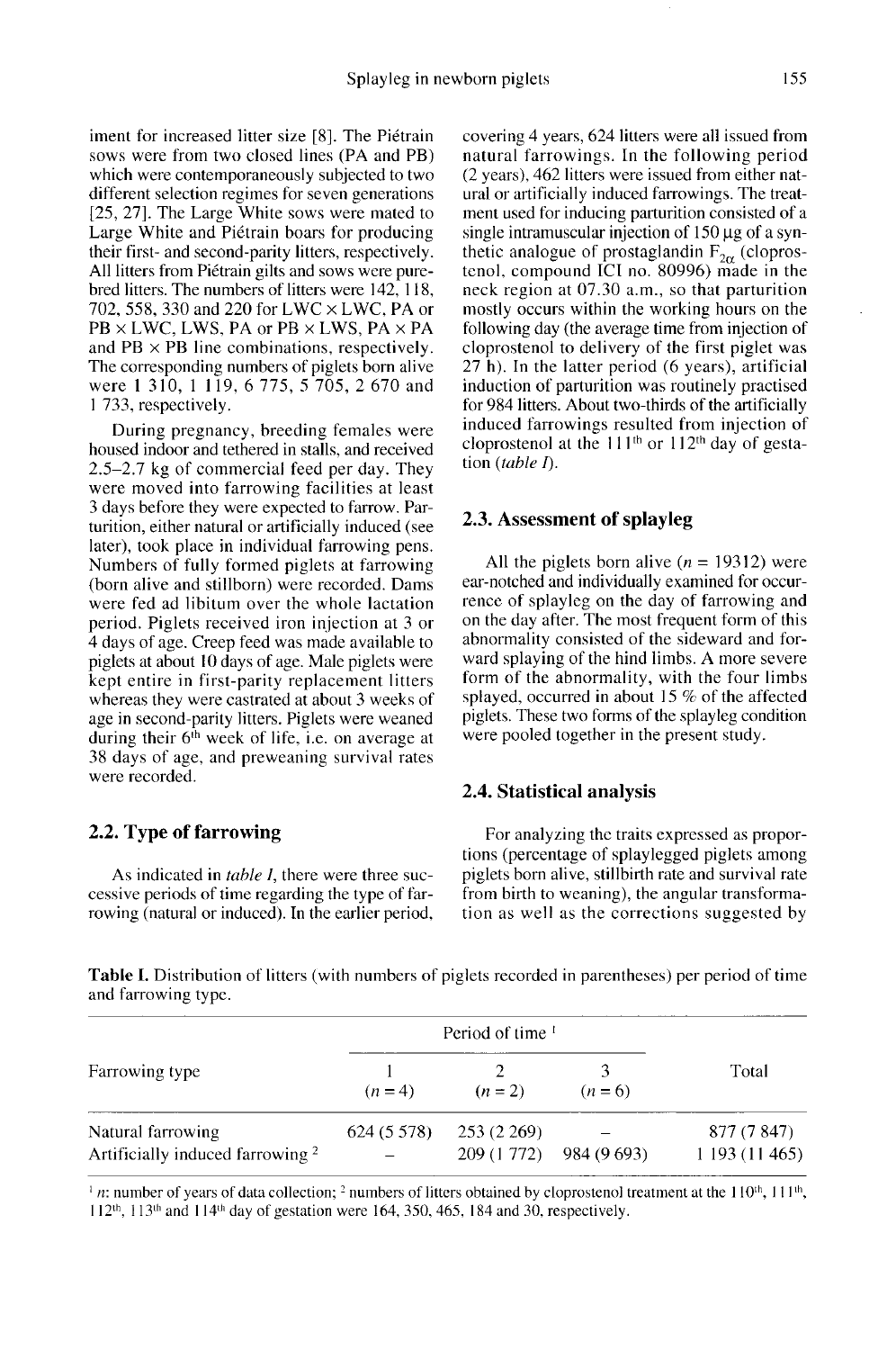Bartlett [4] for 0 and 100  $%$  proportions were used. A series of analyses of variance were performed on different data subsets, i.e. data from natural farrowings ( $n = 877$ ), data from artificially induced farrowings ( $n = 1193$ ) and data from contemporary natural and induced farrowings ( $n = 462$ ), using the general linear models (GLM) procedure of the SAS package [23!. For analyzing records from either natural or induced farrowings. the fixed effects included in the model consisted of year-season (11 or 16 levels, respectively), dam breed (two levels), dam parity (two levels), gestation length (eight or five levels, respectively), and dam breed  $\times$  dam parity and dam breed  $\times$  gestation length interactions. Subsequent analyses of these two data subsets were made with gestation length taken as a covariate (instead of being a main effect), in order to fit the within-dam breed curvilinear regression (second-degree polynomial) of splayleg frequency on gestation length. For analyzing records from the 462 contemporary natural and induced farrowings taking place in the period 2, the following fixed effects were included in the model: year-season (four levels), dam breed (two levels), dam parity (two levels), farrowing type (two levels) and all two-way interactions among the three latter main effects.

#### 3. RESULTS

As reported in *table II*, the overall incidence of splayleg was markedly higher  $(P < 0.001)$  in male than in female piglets. It was also much higher  $(P < 0.001)$  in Piétrain than in Large White purebred litters. The Piétrain x Large White crossbred litters showed an intermediate incidence of splayleg, and significantly differed from both Piétrain ( $P < 0.001$ ) and Large White  $(P < 0.05)$  purebred litters. In the following analyses, the sex of the piglet was ignored for simplicity as the sex ratio (on average, 51.0 % of males among piglets born alive) was found to be unaffected by year-season, dam breed, dam parity and gestation length (results not shown).

The difference among dam breeds in gestation length for natural farrowings amounted to slightly more than 1 day, i.e. two-thirds of the standard deviation of the trait (table III). Large White sows displayed a shorter gestation length than Pi6train sows  $(P < 0.001)$ : 114.2 days for LW purebred litters and 114.1 days for  $P \times LW$  litters vs. 115.3 days for P purebred litters. In addition, the within-dam breed relationship between gestation length and litter size at birth did not deviate from linearity and was highly significant ( $P < 0.001$ ), with shorter gestation lengths associated with higher numbers of piglets born. The linear regression of gestation length on litter size at birth was found to be  $-0.14 \pm 0.02$  days and was of the same magnitude for both dam breeds.

The analysis of records collected in the 2-year period in which natural and induced farrowings occurred contemporaneously (table IV) showed a highly significant dam breed by farrowing type interaction for gestation length ( $P < 0.001$ ). Due to the breed difference in 'natural' gestation length, induction of farrowing caused a reduction

| Genetic type <sup>1</sup> |                   | Parity of | No. of  | Sex <sup>2</sup> |               |                 |
|---------------------------|-------------------|-----------|---------|------------------|---------------|-----------------|
| Sire                      | Dam               | dam       | litters | F                | M             | $F + M$         |
| LW                        | LW                |           | 844     | 2.0              | 2.7           | $2.4 \pm 0.3^3$ |
| P                         | LW                | 2         | 676     | 2.2              | 4.8           | $3.5 \pm 0.4$   |
| P                         | D                 | 1.2       | 550     | 6.1              | 9.8           | $8.0 \pm 0.4$   |
|                           | All genetic types |           | 2070    | $3.4 \pm 0.3$    | $5.8 \pm 0.3$ | $4.6 \pm 0.2$   |

Table II. Overall incidence of splayleg (%) according to sex and genetic type of piglets.

<sup>1</sup> LW: Large White; P: Piétrain; <sup>2</sup> F: female; M: male;  $^3$  mean percentage  $\pm$  standard error.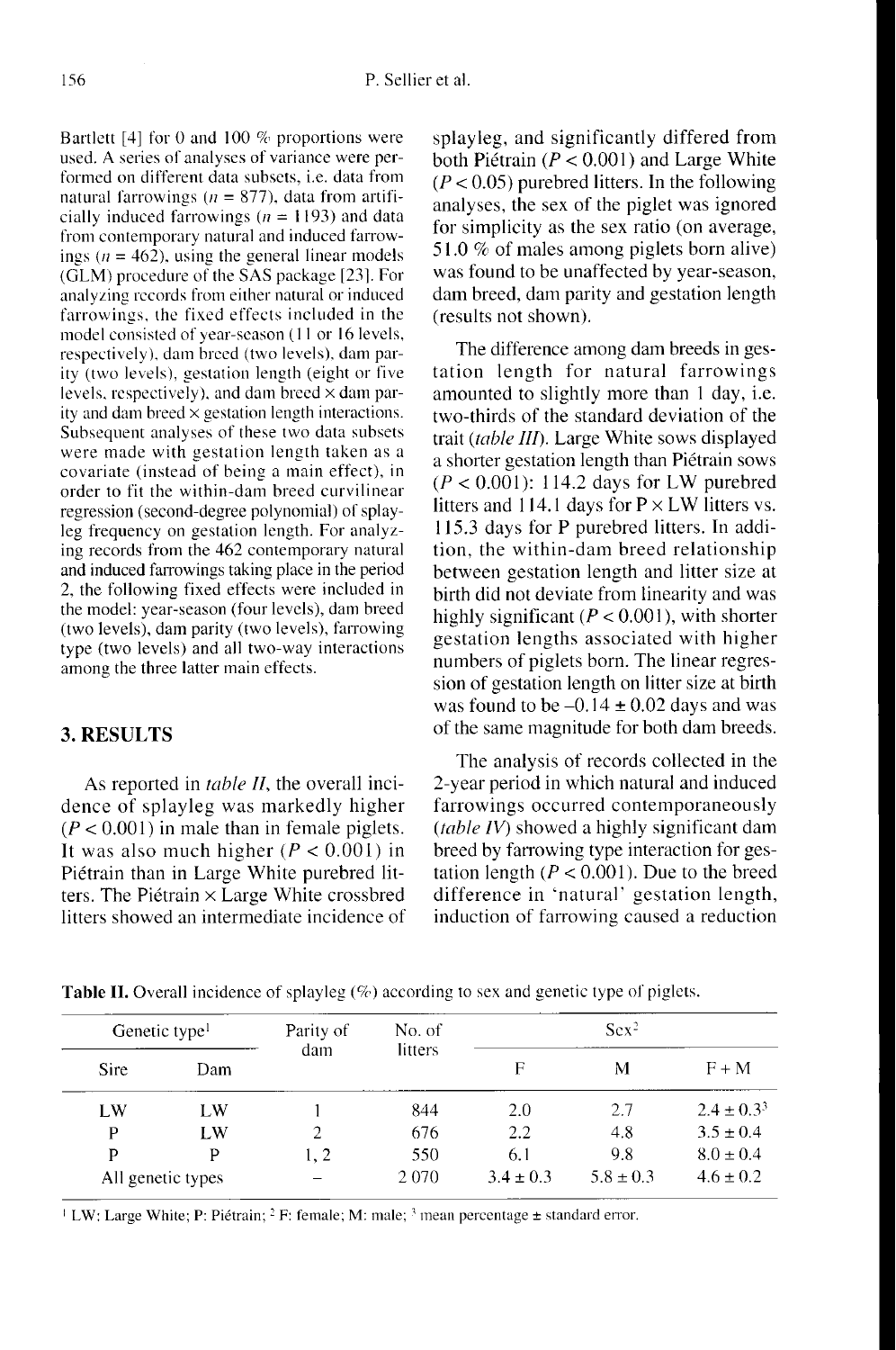| Genetic type <sup>1</sup> |     | Parity of | No. of  | <b>Splayleg</b>        | <b>Gestation length</b> | Total born             |
|---------------------------|-----|-----------|---------|------------------------|-------------------------|------------------------|
| <b>Sire</b>               | Dam | dam       | litters | (%)                    | (days)                  | per litter             |
| LW.                       | LW  |           | 302     | $1.8 + 0.4^{22}$       | $114.2 \pm 0.1^a$       | $9.7 \pm 0.2^{\rm b}$  |
| P                         | LW  |           | 315     | $3.7 + 0.4^b$          | $114.1 + 0.1a$          | $10.2 \pm 0.2^{\rm b}$ |
| P                         | Þ   | 1.2       | 260     | $49 + 04$ <sup>c</sup> | $1153 + 01^{b}$         | $8.9 \pm 0.2^a$        |

Table III. Incidence of splayleg and average gestation length and litter size at birth according to genetic type (877 natural farrowings).

<sup>1</sup> LW: Large White; P: Piétrain;  $^2$  means ( $\pm$  standard error) bearing different superscript letters differ at the  $P < 0.05$  level.

Table IV. Effect of induction of farrowing on incidence of splayleg, gestation length, stillbirth and preweaning survival for each dam breed (253 natural and 209 artificially induced contemporary farrowings).

| Dam breed!                                                              | No. of<br>litters | Difference (induced – natural) $\pm$ SE |                            |                   |                                |  |  |
|-------------------------------------------------------------------------|-------------------|-----------------------------------------|----------------------------|-------------------|--------------------------------|--|--|
|                                                                         |                   | Splayleg<br>(%)                         | Gestation<br>length (days) | Stillbirth<br>(%) | Preweaning<br>survival $(\% )$ |  |  |
| LW                                                                      | 292               | $-1.1 \pm 1.2$ ns                       | $-0.8 \pm 0.2$ ***         | $-0.2 \pm 1.3$ ns | $6.6 \pm 2.8^*$                |  |  |
| P<br>170                                                                |                   | $1.8 \pm 1.6$ ns                        | $-2.6 \pm 0.3***$          | $-3.1 \pm 1.8$ ns | $-4.4 \pm 3.5$ ns              |  |  |
| Significance of dam breed by<br>farrowing type interaction <sup>2</sup> |                   | ns                                      | ***                        | ns                | $\ast$                         |  |  |

<sup>1</sup> LW: Large White; P: Piétrain; <sup>2</sup> ns :  $P > 0.05$ ; \*;  $P < 0.05$ ; \*\*\* ;  $P < 0.001$ .

of 2.6 days in gestation length of Pi6train sows, whereas the reduction was only of 0.8 days for Large White sows. Artificially induced farrowings compared to natural farrowings resulted in a significant increase of 6.6 % ( $P < 0.05$ ) in preweaning survival rate for litters from Large White dams, whereas it resulted in some decrease of the same trait in litters from Piétrain dams. This decrease is partly due to the slightly higher incidence of splayleg for induced farrowings of Pi6 trains sows. As for the augmentation of preweaning survival rate found for induced farrowings of Large White sows, it is probably associated with the better human care of piglets, which is made possible by the timing of almost all parturitions during the working hours of the day.

Table V reports the general pattern of statistical significance of main effects and interactions for splayleg incidence and preweaning survival rate in natural farrowings on the one hand and in artificially induced farrowings on the other hand. Effect of dam parity was confounded with the effect of genetic type of piglets for litters from Large White dams. That the dam breed by dam parity interaction was significant for splayleg incidence  $(P < 0.01)$  in artificially induced litters results from a higher splayleg incidence in second-parity crossbred litters compared to first-parity purebred litters from Large White dams, whereas there was no noticeable effect of dam parity for Piétrain dams which produced only purebred litters. However, this interaction was not signifi cant in natural farrowings.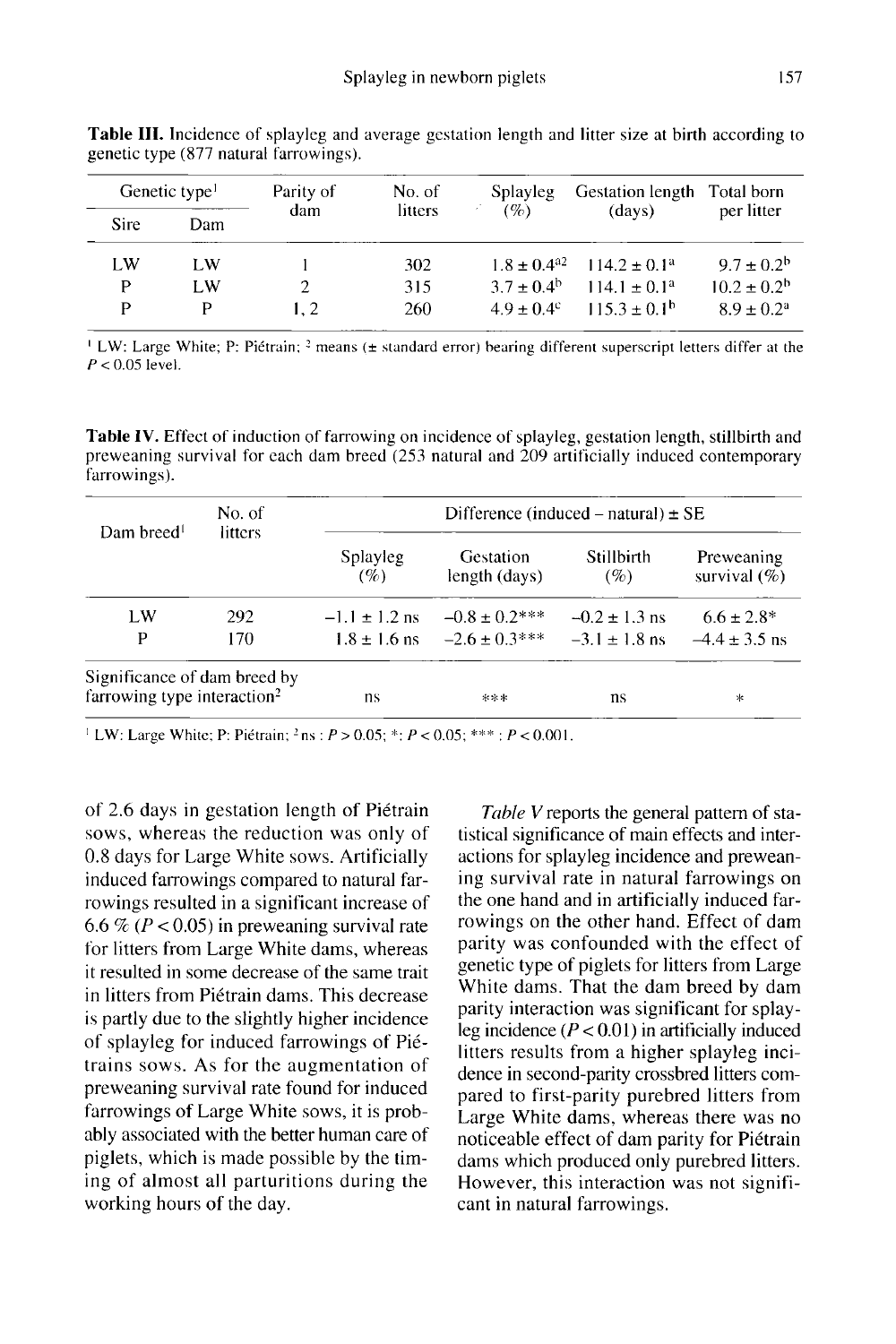| Source of<br>variation | Natural farrowing<br>$(877$ litters) |          |                        | Artificially induced farrowing<br>$(1\ 193\ 1)$ |          |                        |
|------------------------|--------------------------------------|----------|------------------------|-------------------------------------------------|----------|------------------------|
|                        | df.                                  | Splayleg | Preweaning<br>survival | d.f.                                            | Splayleg | Preweaning<br>survival |
| Year-season            | 10                                   | ns       | ns.                    | 15                                              | **       | $**$                   |
| Dam breed $(B)$        |                                      | ***      | ns                     |                                                 | ***      | ***                    |
| Dam parity (P)         |                                      | *        | ns                     |                                                 | *        | ns                     |
| $R \times P$           |                                      | ns       | ns                     |                                                 | **       | $\ast$                 |
| Gestation length (G)   |                                      | ***      | ***                    | 4                                               | ***      | $**$                   |
| $B \times G$           |                                      | ***      | ns                     |                                                 | ***      | ns                     |

Table V. Results of analysis of variance (F-tests) for incidence of splayleg and preweaning survival rate in each farrowing type.<sup>1</sup>

<sup>1</sup> ns:  $P > 0.05$ ; \*:  $P < 0.05$ ; \*\*:  $P < 0.01$ ; \*\*\*  $P < 0.001$ . d.f.: degrees of freedom.

The effects of dam breed, gestation length and dam breed by gestation length interaction were highly significant ( $P < 0.001$ ) for incidence of splayleg whatever the farrowing type. This is illustrated graphically in figure  $1$ , which shows the fitted curves relating incidence of splayleg to gestation length for the four dam breed by farrowing type combinations. In both natural and artificially induced farrowings, incidence of splayleg sharply rose as gestation length decreased in litters from Pi6train dams. The influence of gestation length was much smaller in litters from Large White dams, especially when parturition was artificially induced.

#### 4. DISCUSSION

Though the overall prevalence of the splayleg syndrome in newborn piglets appears to be fairly low (around  $0.6\%$ ) in the present-day pig industry [5, 22, 29, 30], its actual economic impact is not negligible when con-



**Figure 1. Fitted curves** relating the percentage of splaylegged newborn piglets to gestation length for natural  $(N)$ or artificially induced (I) farrowings of Large White  $(LW)$  and Pictrain (P) dams.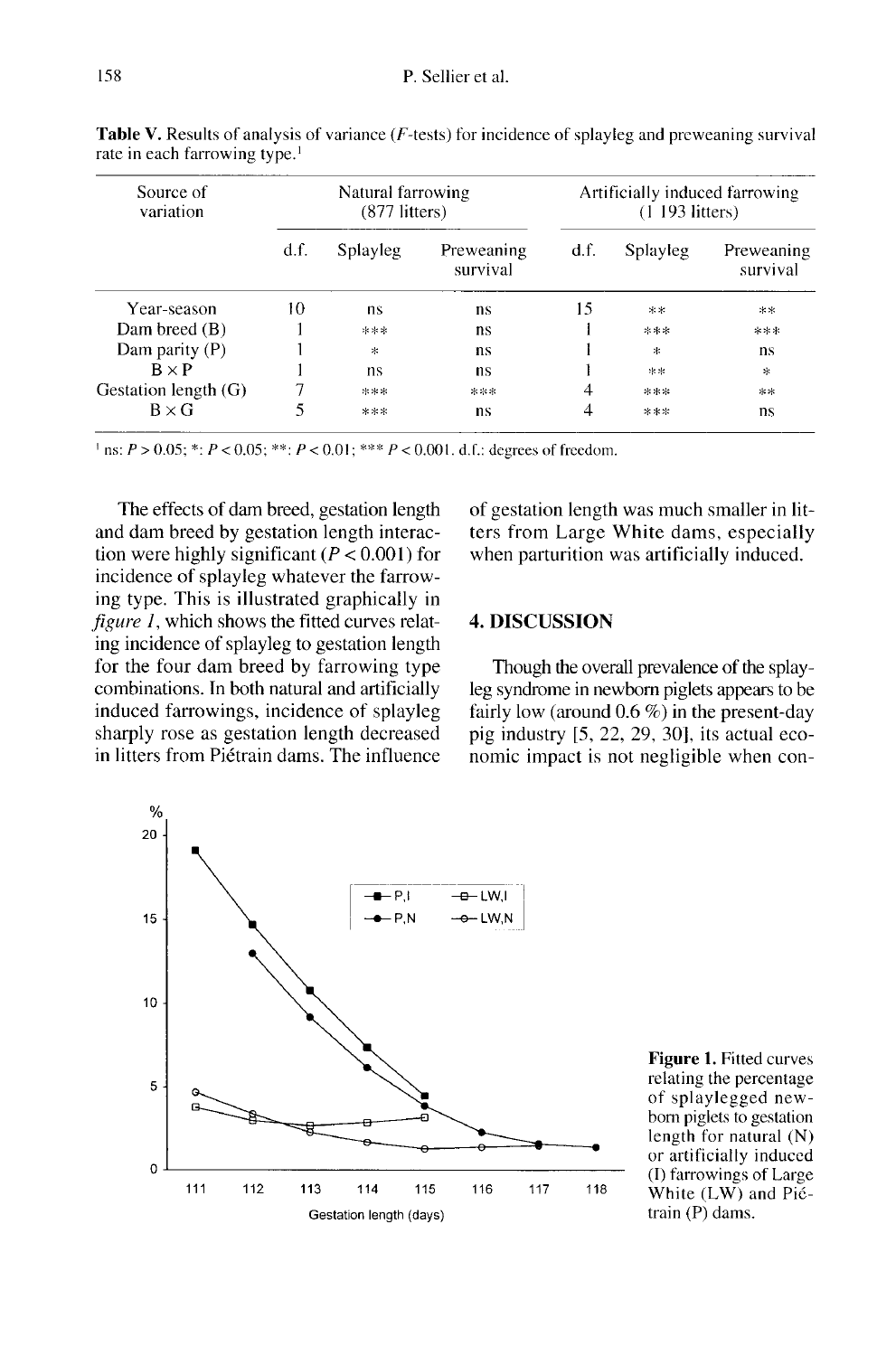sidering the severely impaired motor and postural ability and consequently the high mortality rate of affected piglets [17, 20, 26, 36].

The splayleg condition results from a developmental disorder of skeletal muscles.<br>The immaturity of muscle fibres is probably not caused by altered motor innervation. A reduction of the myofibrillar equipment of muscle cells (termed as myofibrillar hypoplasia) and an increased deposit of glycogen granules in large extramyofibrillar spaces (possibly due to a low rate of mobilization of glycogen store) are among the most thoroughly described features of abnormal muscle ultrastructure in splaylegged individuals [l, 10, 12, 16, 18, 37].

The current study confirms that incidence of splayleg is markedly higher in male than in female piglets [24, 26, 28, 32, 34, 36]. It should, however, be noted that some authors reported no effect at all or only a marginal effect of sex on incidence of splayleg [15, 20, 31]. The hypothesis of a sex-linked monogenic inheritance of splayleg was put forward in the early 1970s by Lax [19]. In contrast, postulating an underlying continuous variable (the liability) and one threshold value above which splayleg occurs, Sellier and Ollivier [26] found that the genetic basis of splayleg is of an additive polygenic nature, with an heritability close to 0.50 for the liability. The mode of inheritance was similar in both sexes as like-sexed relatives did not resemble each other more than unlike-sexed ones. These authors concluded that splayleg, though sex-influenced, is not to be considered as a sex-linked genetic defect, and it appears to be governed polygenically with environmental factors also playing a role in its development. Recently, the mode of inheritance of splayleg was investigated using complex segregation analysis methods [29, 30]. Stigler et al. [29] concluded that a two-locus model enabled to fit their data in a satisfactory manner, in spite of fairly low estimated penetrance values. Thaller et al. [301 showed that the bestfitting model consisted of a mixed inheritance involving one major gene acting together with polygenic effects, with the dominance status at the major locus possibly being breed-dependent.

The liability to splayleg is considerably greater in the heavily muscled and halothane-sensitive Pi6train than in the Large White breed, as previously shown by Sellier and Ollivier [26]. There could exist a link between the stress susceptibility displayed by most Piétrain sows and the more frequent occurrence of splayleg in their offspring. It was indeed suggested earlier [18] that increased glucocorticoid hormone levels in stress-susceptible pregnant sows could influence the pathological development of fetal muscles. Regarding breed differences in incidence of splayleg, the most often mentioned result in the literature is the greater liability of the Landrace compared to the Large White or the Duroc [34, 36]. To our knowledge, only one direct comparison between the Pi6train and the Landrace is available in this respect [30], and the incidence of splayleg appears to be similar in the progeny of Piétrain and German Landrace boars.

A noticeable seasonal variation in incidence of splayleg was observed in the two experimental herds studied by van der Heyde et al. [32]. Some effects of year-season were found in the present study, but there was no evidence for a consistent intluence of season across years both for natural and artificially induced farrowings.

Earlier studies showed that splayleg occurs more frequently in litters of larger size, with the size of affected litters exceeding that of unaffected litters by more than one piglet at birth [17, 20, 24, 26, 32]. It is worthy to note that this positive relationship of incidence of splayleg with litter size exists within breed but not between breeds, as indicated by the respective levels of Large White and Pi6train for these two traits. However, our study indicates that there exists a negative within-breed correlation of -0.22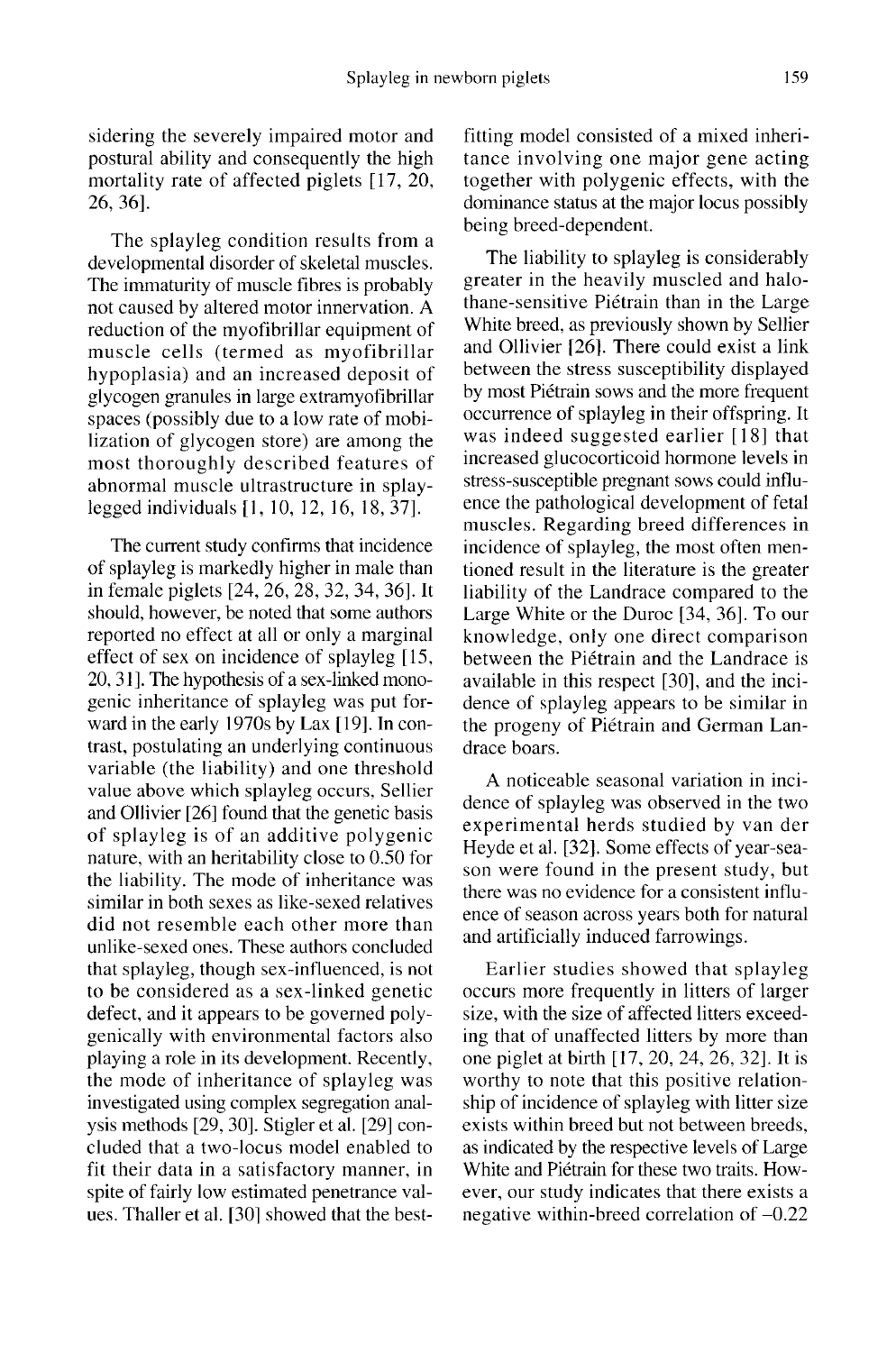between litter size at birth and gestation length as far as natural farrowings are concerned. This negative correlation was previously reported in several pig breeds [3, 13, 21, 33]. It may therefore be hypothesized that the effect of litter size on incidence of splayleg partly operates through gestation length. Artificial induction of parturition makes it possible to make gestation length and litter size unrelated to each other. In that situation, the average difference in litter size between affected and non-affected litters was of smaller magnitude than that mentioned earlier. Gestation length per se is likely to be a more important environmental source of variation in incidence of splayleg than litter size at birth.

The large dam breed difference in gestation length for natural farrowings is in line with the general association of gestation length with litter size. The average value found here for the gestation length of Large White sows falls within the range of values (114.1-114.8 days) reported in the literature for this breed. That Piétrain sows display a comparatively longer gestation was also reported by Vanstalle et al. [33], with average values of 116.5 and 115.7 days in Piétrain and Belgian Landrace sows, respectively.

Very few studies have specifically dealt on incidence of splayleg. No noticeable effect was found by Walker [35] for treated and control sows whose gestation length was 114.0 and 116.3 days, respectively. However, Bölcskei et al. [6] reported that the number of splaylegged piglets was significantly larger for farrowings induced by a treatment on day 112 of pregnancy compared to farrowings induced by a treatment on days 113 or 114 of pregnancy and to control (natural) farrowings. In the present study, the way in which the induction of parturition affected the incidence of splayleg was dependent on the breed of dam and the day of cloprostrenol treatment. Piétrain sows compared to Large White sows revealed to be much more sensitive to the effect of the day of pregnancy on which the induction treatment took place. The closer association between gestation length and incidence of splayleg shown by Piétrain sows was also found in natural farrowings.

#### 5. CONCLUSION

This investigation brings about a number of confirmations pertaining to the large effects of sex of piglet, breed of dam and gestation length on incidence of splayleg. The extent of the adverse influence of shorter gestation lengths was, however, breed-dependent both for natural and artificially induced farrowings, and was markedly greater in Pi6train than in Large White dams. On practical grounds, the significant breed differences in gestation length deserve being taken into account when defining the most suitable way of using artificial induction of parturition.

#### **REFERENCES**

- [1] Antalikova L., Horak V., Matolin S., Ultrastructural demonstration of glucose-6-phosphatase activity and glycogen in skeletal muscles of newborn piglets with the splayleg syndrome, Reprod. Nutr. Dev. 36 (1996) 205-212.
- [2] Ash R.W., Heap R.B., The induction and synchronization of parturition in sows treated with I.C.I. 79,939, an analogue of prostaglandin  $F_{2\alpha}$ ,<br>J. Agric. Sci. Camb. 81 (1973) 365-368.
- [3] Aumaître A., Deglaire B., Lebost J., Prématurité de la mise has chez la truie et signification du poids a la naissance du porcelet, Ann. Biol. Anim. Biochem. Biophys. 19 (1979) 267-275.
- [4] Bartlett M.S., The use of transformations, Biometrics 3 (1947) 39-52.
- [5] Blasco A., Bidanel J.P., Haley C.S., Genetics and neonatal survival, in: Varley M.A. (Ed.), The Neonatal Pig, Development and Survival, CAB International, Wallingford, Oxon, UK, 1995, pp. 17-38.
- [6] Bölcskei A., Bilkei G., Biro O., Clavadetscher E., Goos T., Stelzer P., Bilkei H., Wegmüller S., Der Einfluss des Zeitpunktes der Partusinduktion auf das Auftreten der kongenitalen myofibril lären Hypoplasie, Kurzbericht aus der Praxis, Deutsche Tierärztliche Wochenschrift 103 (1996)21-22.